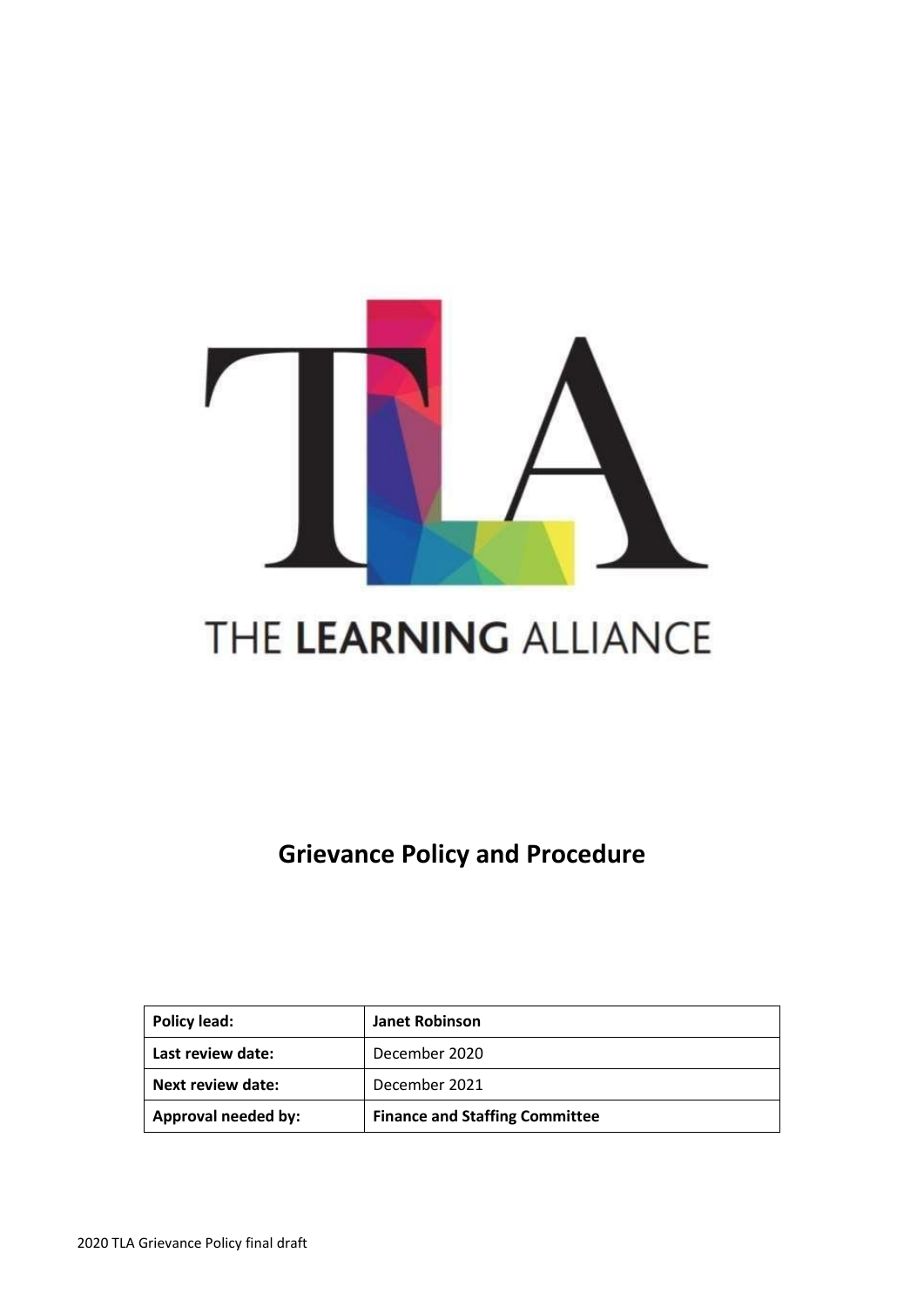This policy applies to The Learning Alliance Trust employees only, does not form part of an employee's terms and conditions of employment and is not intended to have contractual effect. However, it does set out current practice and policy and employees are strongly advised to familiarise themselves with its content.

A grievance is a complaint by an employee about action which their employer (or representative) has taken or is contemplating taking in relation to them. For example, a grievance may relate to health and safety, relationships at work, new working practices and organisational change. There are instances where the application of the Grievance Procedure is not appropriate; these exclusions are outlined later.

#### **Purposes**

- Ensure that grievances are dealt with efficiently and within reasonable timescales.
- To be clear and unambiguous and clearly define roles and responsibilities.
- Confirm proceedings and the confidentiality of witness statements and records
- To incorporate the rights of the employee and the employer.

## **Processes**

The individual academy encourages all employees to settle complaints either informally or by informal or formal mediation. Mediation is voluntary and will only take place with the agreement of both parties. Where mediation is agreed, the formal procedure will be adjourned whilst mediation takes place. In the event that no mutually accepted solution is reached through mediation, the procedure will be reconvened at the point of adjournment. Ideally, mediation will be completed within 20 days of a grievance being submitted.

Where an employee has a complaint or concern, he or she should follow the procedure set out below:

a) The employee should informally raise the matter with his or her line manager (or an appropriate member of SLT if the grievance is against the line manager). Any complaint or concern about the SLT should be raised with the Headteacher. Concerns or complaints about the Headteacher should be raised with the Chief Executive Officer. Where a member of staff has a grievance with the Governors or Trustees which does not involve any other member of staff, a direct approach shall be made to the chief Executive who will liaise with the relevant sub-committee or panel of the Governing Body.

## Formal Procedure: First Stage

- a) If the employee's complaint or concern cannot be settled informally, he or she should raise it formally as a grievance with the person defined in a), setting out the nature and basis for the grievance in writing and the outcome they are seeking. This will be acknowledged within 5 working days of receipt.
- b) The employee will then be invited to attend a grievance hearing with the Headteacher. During this hearing, the employee will be given an opportunity to explain fully the grounds and basis of the grievance. The employee may be accompanied by an appropriate work colleague, a trade union representative or trade union official from a recognised trade union.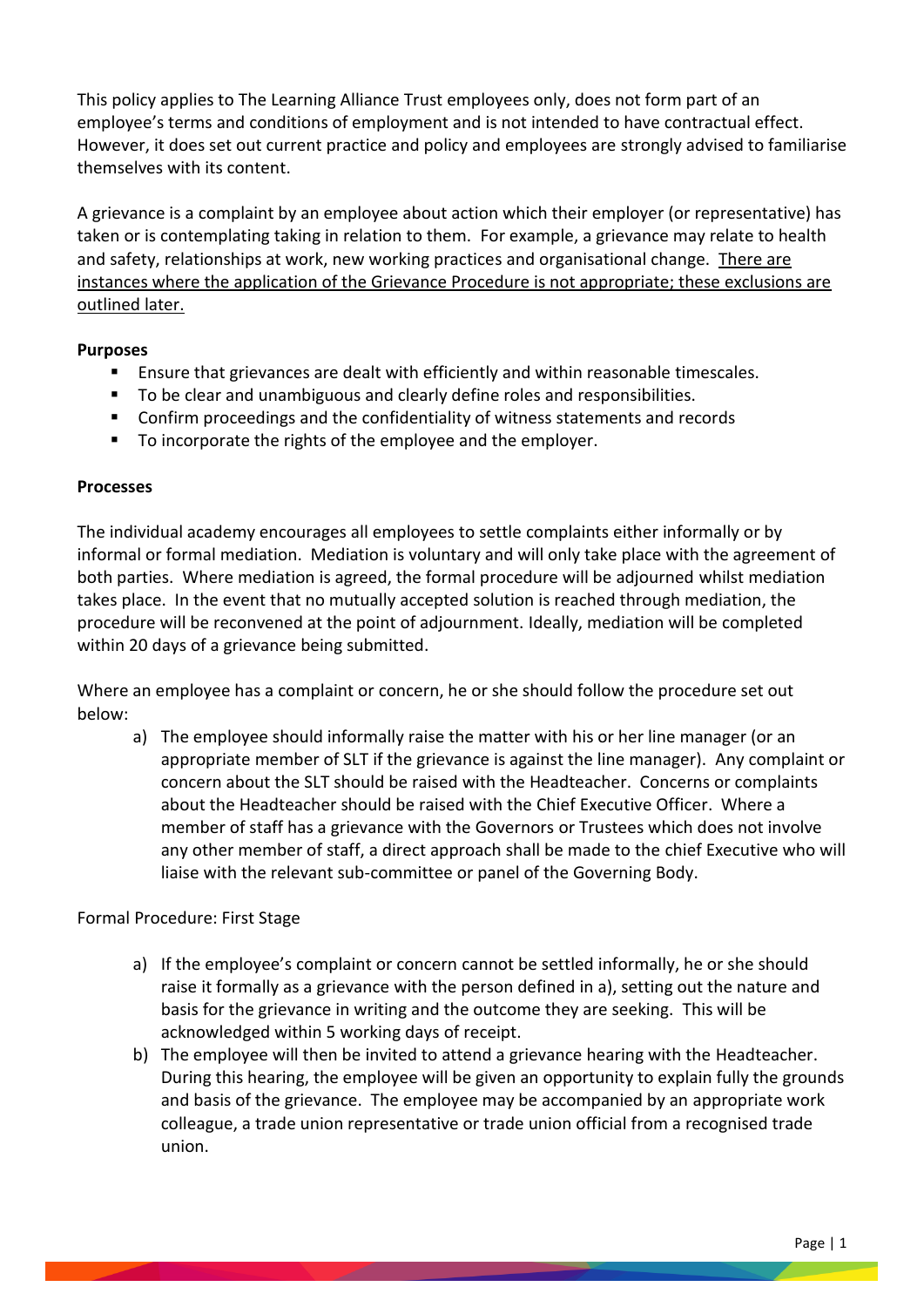c) Following this hearing, the individual academy will undertake an investigation of the grievance and upon conclusion of same, will communicate the outcome in writing and without reasonable delay.

Formal Procedure: Appeal Stage

- a) If the employee is dissatisfied with the outcome of the grievance at that stage, he or she may appeal in writing to the Executive Principal, within 10 working days of the decision, setting out the grounds for the basis of the appeal.
- b) The individual academy will arrange a grievance appeal hearing during which the employee will have an opportunity to explain his or her grounds in detail and put forward any reasonable evidence. The employee will have the right to bring a work colleague, a trade union representative or trade union official from a recognised trade union.
- c) No decisions will be made during the appeal hearing itself as a further investigation may need to be carried out before reaching any decisions.
- d) The result of an appeal will be communicated in writing and without unreasonable delay. The appeal decision is the final stage of the Trust's grievance appeals procedure.

Employees should raise grievances within three months in order to ensure that they can be fully investigated and resolved satisfactorily. Any grievances which are not raised within 3 months of the event occurring, or final event where there is a sequence of events, will be considered out of time.

## Defined instances where the Grievance Procedure may not be used.

- Where an employee is subject to **Disciplinary** or **Capability** procedures, any concerns must be made formally, in writing, and will then be appropriately dealt with as part of those procedures, i.e. through the appeals process within the Disciplinary or Capability procedures. Where appropriate, consideration may be given to the suspension of proceedings whilst such concerns are addressed. If an employee has a grievance about a matter unrelated to those procedures, this may be pursued simultaneously but arrangements under Disciplinary/Capability procedure will take precedence over those relating to a grievance.
- Where an employee makes a protected disclosure under the **Confidential Reporting Procedure**, unless the employee actually intends the making of the disclosure to constitute the raising of a grievance. In the latter circumstances, an employee can choose whether to raise a concern as a grievance OR as a protected disclosure
- If a teacher (including the Headteacher/Chief Executive) wishes to appeal against any decision of the Governing Body in relation to his/her pay or any other decision taken by it that affects his/her pay, s/he should invoke the appeals procedure detailed as part of the Trust's Pay Policy.
- Where claims of bullying and/or harassment are made, any concerns must be dealt with under the Dignity at Work policy.